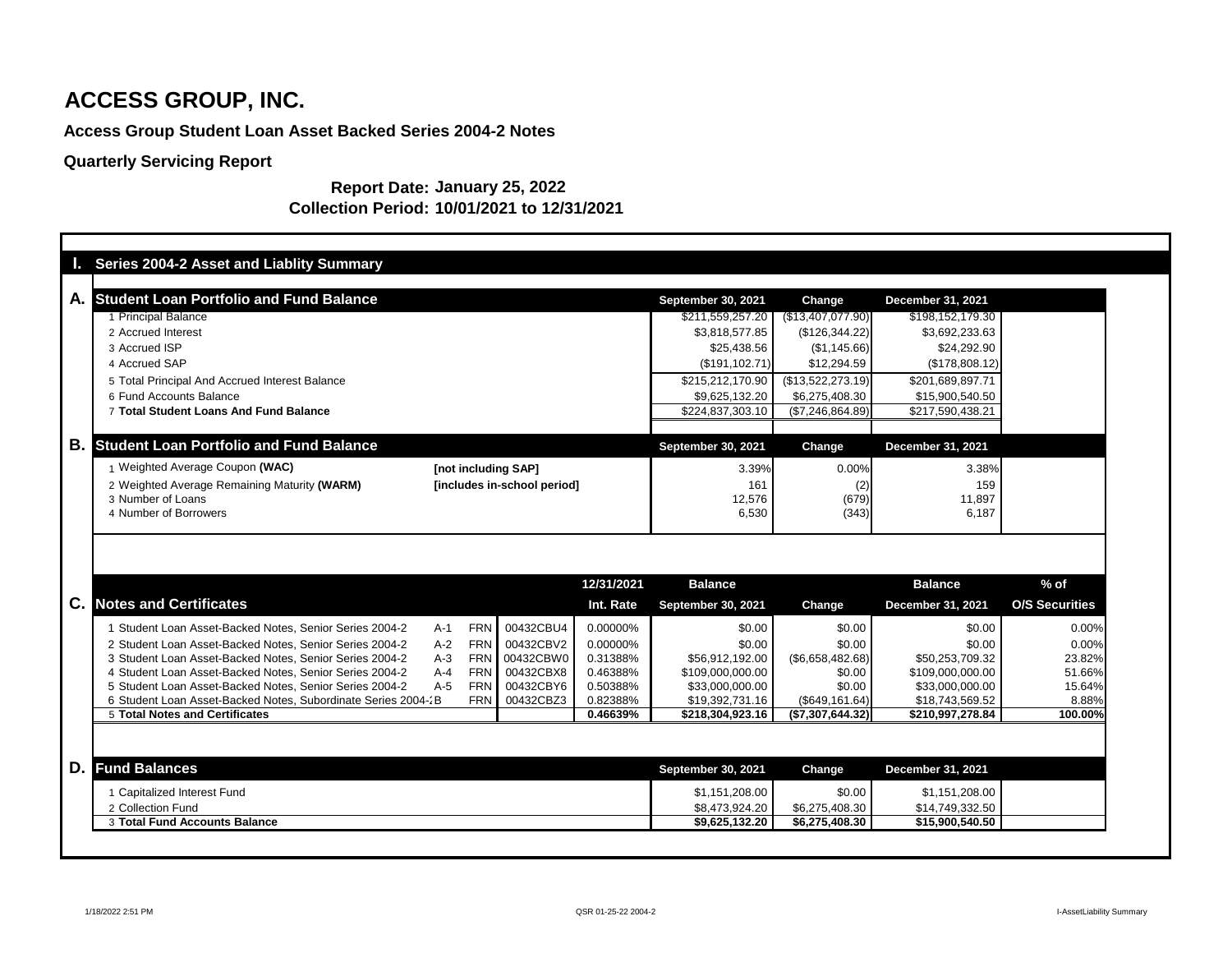## **Access Group Student Loan Asset Backed Series 2004-2 Notes**

#### **Report Date: January 25, 2022 Collection Period: 10/01/2021 to 12/31/2021**

| II. Series 2004-2 Transactions and Accruals                |                   |                      |                 |
|------------------------------------------------------------|-------------------|----------------------|-----------------|
|                                                            | <b>Totals</b>     | <b>CONSOLIDATION</b> | <b>STAFFORD</b> |
| A. Student Loan Principal Collection Activity              | 12/31/2021        | 12/31/2021           | 12/31/2021      |
| <b>Borrower Payments - Total</b>                           | (\$13,242,295.25) | (\$13,173,461.74)    | (\$68,833.51)   |
| <b>Claim Payments</b><br>2                                 | (\$546, 845.24)   | ( \$531, 563.34)     | (\$15,281.90)   |
| 3<br><b>Refunds</b>                                        | \$0.00            | \$0.00               | \$0.00          |
| <b>Reversals</b><br>4                                      | \$0.00            | \$0.00               | \$0.00          |
| New Acquisitions - Principal<br>5a                         | \$0.00            | \$0.00               | \$0.00          |
| Cancellations - Principal                                  | \$0.00            | \$0.00               | \$0.00          |
| New Acquisitions - Sale Transfers<br>5c                    | \$0.00            | \$0.00               | \$0.00          |
| New Acquisitions - Repurchases<br>5d                       | \$113,546.91      | \$113,546.91         | \$0.00          |
| New Acquisitions - Total<br>5                              | \$113,546.91      | \$113,546.91         | \$0.00          |
| <b>Total Cash Principal Activity</b><br>6                  | (\$13,675,593.58) | (\$13,591,478.17)    | (\$84,115.41)   |
| <b>B. Student Loan Non-Cash Principal Activity</b>         |                   |                      |                 |
| <b>Capitalized Interest</b><br>1                           | \$281,724.78      | \$273,917.38         | \$7,807.40      |
| New Acquisitions/Cancellations - Fees<br>$\overline{2}$    | \$0.00            | \$0.00               | \$0.00          |
| <b>Capitalized Guarantee Fees</b><br>3                     | \$0.00            | \$0.00               | \$0.00          |
| 4a Small Balance and Other Adjustments                     | \$114.19          | \$110.03             | \$4.16          |
| Adjustments - Write-offs<br>4b                             | (\$13,323.29)     | (\$13,008.22)        | (\$315.07)      |
| <b>Total Adjustments</b><br>4                              | (\$13,209.10)     | (\$12,898.19)        | (\$310.91)      |
| <b>Total Non-Cash Principal Activity</b><br>5              | \$268,515.68      | \$261,019.19         | \$7,496.49      |
|                                                            |                   |                      |                 |
| <b>C. Total Student Loan Principal Activity</b>            | (\$13,407,077.90) | (\$13,330,458.98)    | (\$76,618.92)   |
|                                                            |                   |                      |                 |
| D. Student Loan Interest Activity                          |                   |                      |                 |
| <b>Borrower Payments - Total</b><br>1                      | (\$1,533,446.89)  | (\$1,519,673.73)     | (\$13,773.16)   |
| <b>Claim Payments</b><br>2                                 | (\$35,552.20)     | $(\$35,394.86)$      | (\$157.34)      |
| <b>Reversals</b><br>3                                      | \$0.00            | \$0.00               | \$0.00          |
| New Acquisitions - Sale Transfers<br>4a                    | \$0.00            | \$0.00               | \$0.00          |
| New Acquisitions - Repurchases<br>4 <sub>b</sub>           | \$0.00            | \$0.00               | \$0.00          |
| <b>New Acquisitions Total</b><br>4                         | \$0.00            | \$0.00               | \$0.00          |
| <b>Other Adjustments</b><br>5                              | (\$92.52)         | (\$91.51)            | (\$1.01)        |
| 6<br><b>Subsidized Gov't Interest Payments</b>             | (\$24,393.85)     | (\$23,699.66)        | (\$694.19)      |
| <b>Special Allowance Payments</b><br>7                     | \$182,662.60      | \$190,781.00         | (\$8,118.40)    |
| <b>Total Interest Collections</b><br>8                     | (\$1,410,822.86)  | (\$1,388,078.76)     | (\$22,744.10)   |
| E. Student Loan Non-Cash Interest Activity                 |                   |                      |                 |
| <b>Borrower Accruals</b>                                   | \$1,723,957.92    | \$1,702,817.54       | \$21,140.38     |
| Subsidized Gov't Interest - Accrued Interest (ISP)<br>2    | \$24,292.90       | 23,696.58            | 596.32          |
| 3<br>Special Allowance Payments - Accrued                  | (\$178,808.12)    | (\$181,253.10)       | \$2,444.98      |
| <b>Capitalized Interest</b><br>4                           | (\$281,724.78)    | $(\$273,917.38)$     | (\$7,807.40)    |
| Small Balance and Other Adjustments<br>5a                  | (\$11,862.66)     | (\$10,956.44)        | (\$906.22)      |
| Adjustments - Write-offs<br>5b                             | (\$0.42)          | (\$0.42)             | \$0.00          |
| Other Adjustments - Subsidized Govt Interest (ISP)<br>5c   | (\$1,044.71)      | (\$1,008.68)         | (\$36.03)       |
| Other Adjustments - Special Allowance Payments (SAP)<br>5d | \$8,440.11        | \$2,774.88           | \$5,665.23      |
| <b>Total Adjustments</b><br>5                              | (\$4,467.68)      | ( \$9,190.66)        | \$4,722.98      |
| 6<br>Fee Accruals                                          | \$12,377.33       | \$11,575.81          | \$801.52        |
| 7<br><b>Total Non-Cash Interest Adjustments</b>            | \$1,295,627.57    | \$1,273,728.79       | \$21,898.78     |
|                                                            |                   |                      |                 |
| <b>F. Total Student Loan Interest Activity</b>             | (\$115, 195.29)   | (\$114,349.97)       | (\$845.32)      |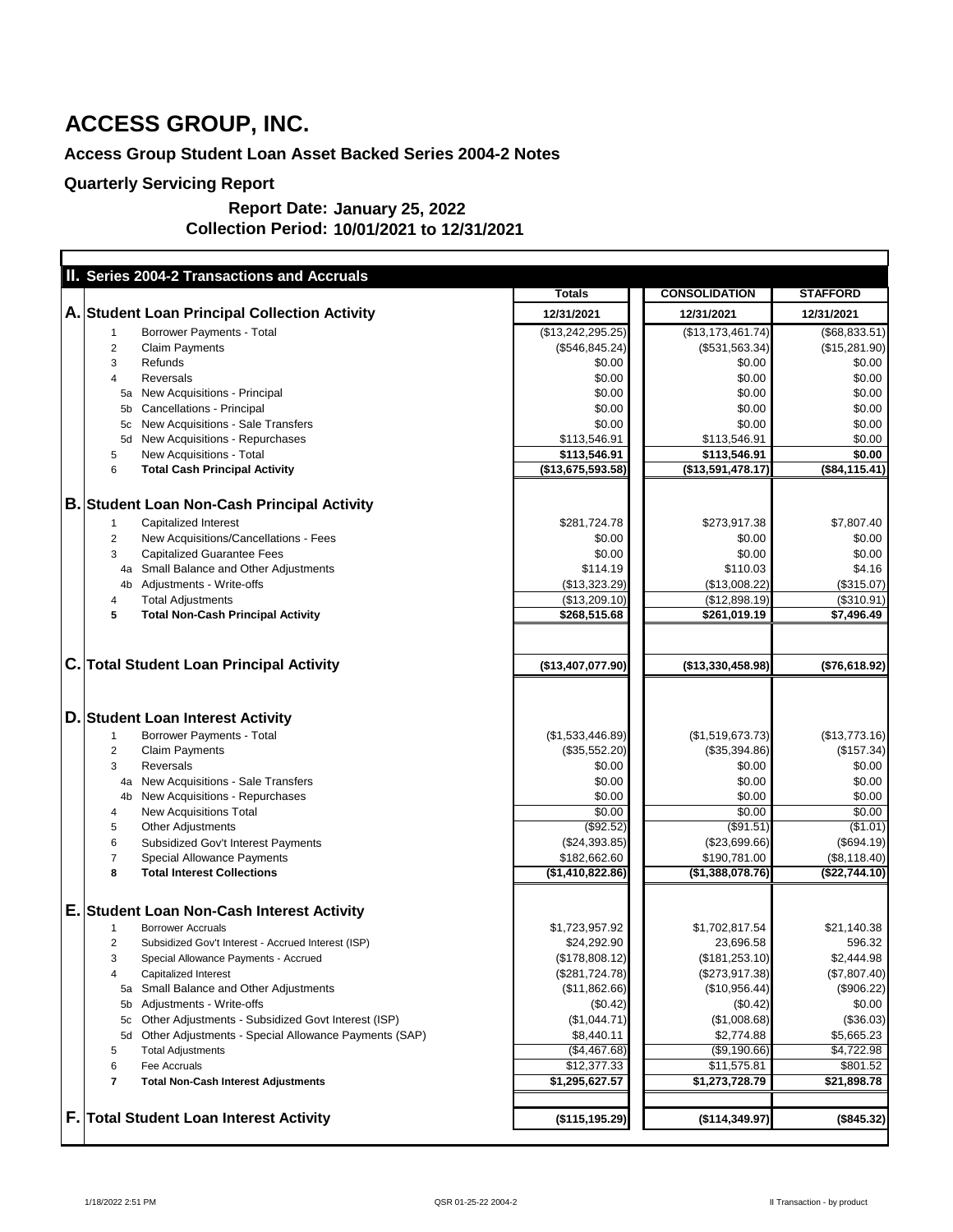**Access Group Student Loan Asset Backed Series 2004-2 Notes**

**Report Date: January 25, 2022**

### **Collection Period: 10/01/2021 to 12/31/2021**

| П.        |                                                                                                                             |                          |                                   |                                       |
|-----------|-----------------------------------------------------------------------------------------------------------------------------|--------------------------|-----------------------------------|---------------------------------------|
|           | <b>Series 2004-2 Collection Fund Activity</b>                                                                               |                          |                                   |                                       |
| A.        | <b>Collection Fund</b>                                                                                                      | <b>December 31, 2021</b> |                                   |                                       |
|           | <b>Beginning Balance</b>                                                                                                    | \$8,267,542.57           |                                   |                                       |
|           | 2 Transfers to Other Funds                                                                                                  | (\$8,267,542.57)         |                                   |                                       |
|           | 3 Payments Received                                                                                                         | \$14,762,019.99          |                                   |                                       |
|           | 4 Payments Due                                                                                                              | (\$544,100.06)           |                                   |                                       |
|           | 5 Federal Interest Subsidy Payments (net adjustments)                                                                       | \$24,393.85              |                                   |                                       |
|           | 6 Federal Special Allowance Payments                                                                                        | (\$182,662.60)           |                                   |                                       |
|           | 7 Guarantee Payments of Principal                                                                                           | \$546,845.24             |                                   |                                       |
|           | 8 Guarantee Payments of Interest                                                                                            | \$35,552.20              |                                   |                                       |
|           | 9 Misc. Payments Received/Due                                                                                               | \$0.00                   |                                   |                                       |
|           | 10 Sale Proceeds/Repurchases                                                                                                | (\$113,546.91)           |                                   |                                       |
|           | 11 Earnings                                                                                                                 | \$634.49                 |                                   |                                       |
|           | 12 Counterparty Swap Payments                                                                                               | \$0.00                   |                                   |                                       |
|           | 13 Transfers from Other Funds                                                                                               | \$0.00                   |                                   |                                       |
|           | <b>Ending Balance</b>                                                                                                       | \$14,529,136.20          |                                   |                                       |
|           |                                                                                                                             |                          |                                   |                                       |
| <b>B.</b> | <b>Required Payments Under Waterfall</b>                                                                                    | <b>Payment</b>           | <b>Distribute from Collection</b> | <b>Transfer/Used from Other Funds</b> |
|           | 1a Administration Fund Distributions                                                                                        | \$216,606.23             | \$216,606.23                      | \$0.00                                |
|           | 1b Indenture Trustee Fees                                                                                                   | \$5,000.00               | \$5,000.00                        | \$0.00                                |
|           | 2 Payment of Interest Distribution Amount on Senior Notes or Senior Obligations                                             | 212,020.63               | \$212,020.63                      | \$0.00                                |
|           | 3 Payment of Principal Distribution Amount on Maturing Senior Notes                                                         | \$0.00                   | \$0.00                            | \$0.00                                |
|           | 4 Payment of Interest Distribution Amount on Subordinate Note                                                               | \$39,464.04              | \$39,464.04                       | \$0.00                                |
|           | 5 Payment of Principal up to the Principal Distribution Amount with respect to the notes (Allocation of Principal Payments) | 13,256,500.94            | \$13,256,500.94                   | \$0.00                                |
|           | 6 Allocation to Capitalized Interest Account (maintain minimum balance)                                                     | \$0.00                   | \$0.00                            | \$0.00                                |
|           | 7 Allocation to Revolving Account for originations or refinancing                                                           | \$0.00                   | \$0.00                            | \$0.00                                |
|           | 8 Cash Release to Access Group, Inc.                                                                                        | \$799,544.36             | \$799,544.36                      | \$0.00                                |
|           | 9 Total Payments                                                                                                            | \$14,529,136.20          | \$14,529,136.20                   | \$0.00                                |
|           |                                                                                                                             |                          |                                   |                                       |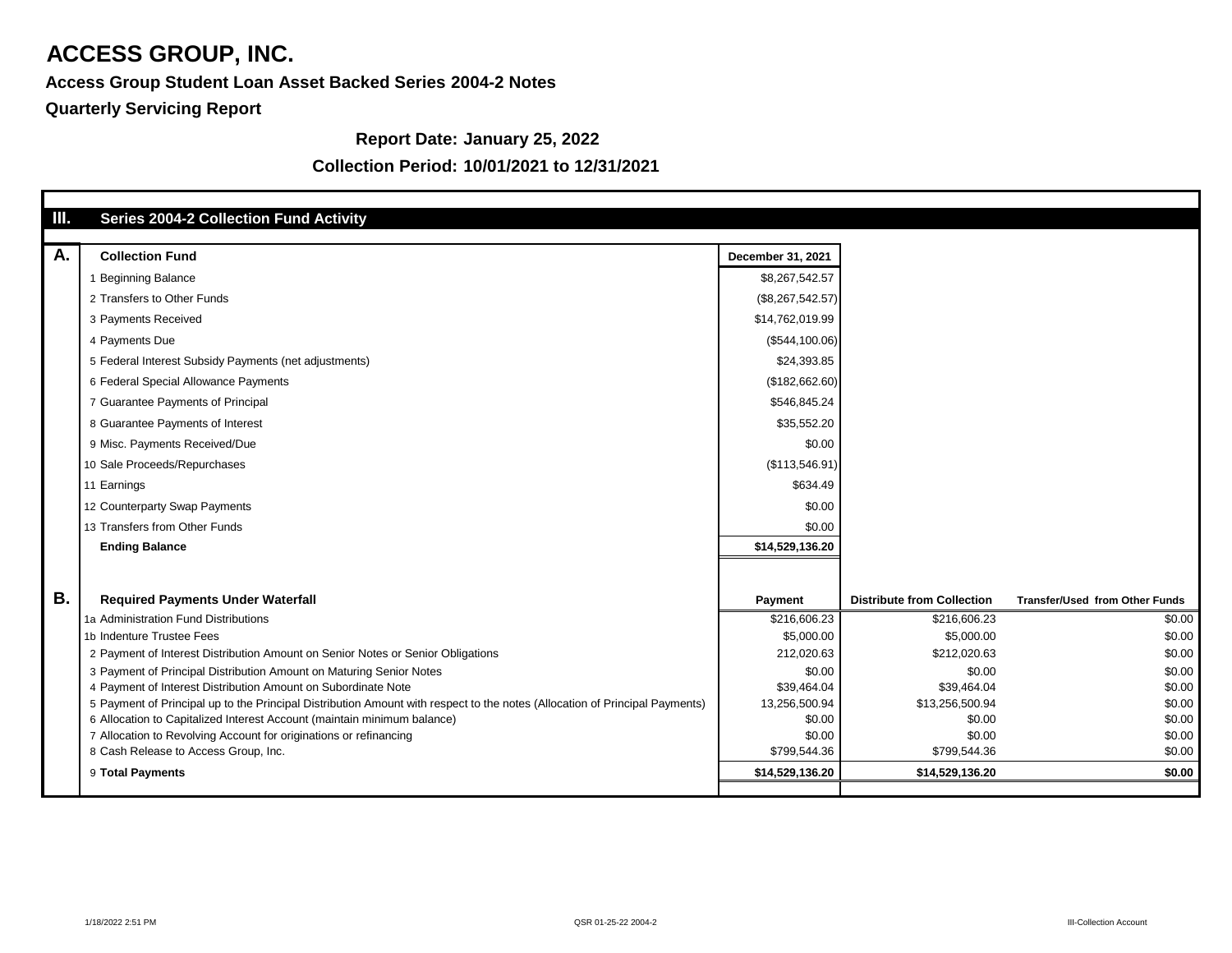**Access Group Student Loan Asset Backed Series 2004-2 Notes**

| IV.       | <b>Series 2004-2 Notes Waterfall for Distributions</b>                                                                                                                                                                                                                                                                                                                                                                                                                                                                                                                                                                                                                     |                                                                                                        |                                                                                                                          |                                                                    |
|-----------|----------------------------------------------------------------------------------------------------------------------------------------------------------------------------------------------------------------------------------------------------------------------------------------------------------------------------------------------------------------------------------------------------------------------------------------------------------------------------------------------------------------------------------------------------------------------------------------------------------------------------------------------------------------------------|--------------------------------------------------------------------------------------------------------|--------------------------------------------------------------------------------------------------------------------------|--------------------------------------------------------------------|
|           |                                                                                                                                                                                                                                                                                                                                                                                                                                                                                                                                                                                                                                                                            |                                                                                                        | Remaining                                                                                                                | <b>CAP   Account</b>                                               |
|           |                                                                                                                                                                                                                                                                                                                                                                                                                                                                                                                                                                                                                                                                            |                                                                                                        | <b>Funds Balance</b>                                                                                                     | <b>Used</b>                                                        |
| A.        | <b>Total Available Funds</b>                                                                                                                                                                                                                                                                                                                                                                                                                                                                                                                                                                                                                                               | \$14,529,136.20                                                                                        | \$14,529,136.20                                                                                                          | \$0.00                                                             |
| <b>B.</b> | <b>Administration Funds</b>                                                                                                                                                                                                                                                                                                                                                                                                                                                                                                                                                                                                                                                | \$221,606.23                                                                                           | \$14,307,529.97                                                                                                          | \$0.00                                                             |
| C.        | Payment of Interest Distribution Amount on Senior Notes or Senior Obligations:<br>1 Student Loan Asset-Backed Notes, Senior Series 2004-2 A-1 FRN<br>2 Student Loan Asset-Backed Notes, Senior Series 2004-2 A-2 FRN<br>3 Student Loan Asset-Backed Notes, Senior Series 2004-2 A-3 FRN<br>4 Student Loan Asset-Backed Notes, Senior Series 2004-2 A-4 FRN<br>5 Student Loan Asset-Backed Notes, Senior Series 2004-2 A-5 FRN                                                                                                                                                                                                                                              | \$0.00<br>\$0.00<br>\$40,310.40<br>\$129,216.35<br>\$42,493.88                                         | \$14,307,529.97<br>\$14,307,529.97<br>\$14,267,219.57<br>\$14,138,003.22<br>\$14,095,509.34                              | \$0.00<br>\$0.00<br>\$0.00<br>\$0.00<br>\$0.00                     |
| D.        | <b>Total Interest Distribution on Senior Notes or Obligations:</b><br>Payment of Principal Distribution Amount on Maturing Senior Notes or Senior Obligations:<br>1 Student Loan Asset-Backed Notes, Senior Series 2004-2 A-1 FRN<br>2 Student Loan Asset-Backed Notes, Senior Series 2004-2 A-2 FRN<br>3 Student Loan Asset-Backed Notes, Senior Series 2004-2 A-3 FRN<br>4 Student Loan Asset-Backed Notes, Senior Series 2004-2 A-4 FRN<br>5 Student Loan Asset-Backed Notes, Senior Series 2004-2 A-5 FRN<br><b>Total Principal Distribution on Maturing Senior Notes or Obligations:</b>                                                                              | \$212,020.63<br>\$0.00<br>\$0.00<br>\$0.00<br>\$0.00<br>\$0.00<br>\$0.00                               | \$14,095,509.34<br>\$14,095,509.34<br>\$14,095,509.34<br>\$14,095,509.34<br>\$14,095,509.34                              | \$0.00<br>\$0.00<br>\$0.00<br>\$0.00<br>\$0.00                     |
| Ε.        | Payment of Interest Distribution Amount on Subordinate Notes or Obligations:<br>1 Student Loan Asset-Backed Notes, Senior Series 2004-2 B FRN<br><b>Total Interest Distribution on Subordinate Note:</b>                                                                                                                                                                                                                                                                                                                                                                                                                                                                   | \$39,464.04<br>$\sqrt{339,464.04}$                                                                     | \$14,056,045.30                                                                                                          | \$0.00                                                             |
| F.        | Allocation to Capitalized Interest Account                                                                                                                                                                                                                                                                                                                                                                                                                                                                                                                                                                                                                                 | \$0.00                                                                                                 | \$14,056,045.30                                                                                                          | \$0.00                                                             |
| G<br>H    | Payment of Principal up to the Principal Distribution Amount with respect to the notes:<br>1 Student Loan Asset-Backed Notes, Senior Series 2004-2 A-1 FRN<br>2 Student Loan Asset-Backed Notes, Senior Series 2004-2 A-2 FRN<br>3 Student Loan Asset-Backed Notes, Senior Series 2004-2 A-3 FRN<br>4 Student Loan Asset-Backed Notes, Senior Series 2004-2 A-4 FRN<br>5 Student Loan Asset-Backed Notes, Senior Series 2004-2 A-5 FRN<br>6 Student Loan Asset-Backed Notes, Subordinate Series 2004-2 B FRN<br><b>Total Principal Distribution on Notes or Obligations:</b><br>Payment of Interest Distribution Amount on Subordinate Note if not already previously paid | \$0.00<br>\$0.00<br>\$12,078,883.16<br>\$0.00<br>\$0.00<br>\$1,177,617.78<br>\$13,256,500.94<br>\$0.00 | \$14,056,045.30<br>\$14,056,045.30<br>\$1,977,162.14<br>\$1,977,162.14<br>\$1,977,162.14<br>\$799,544.36<br>\$799,544.36 | \$0.00<br>\$0.00<br>\$0.00<br>\$0.00<br>\$0.00<br>\$0.00<br>\$0.00 |
|           | <b>Cash Release to Access Group, Inc.</b>                                                                                                                                                                                                                                                                                                                                                                                                                                                                                                                                                                                                                                  | \$799,544.36                                                                                           | \$0.00                                                                                                                   | \$0.00                                                             |
|           |                                                                                                                                                                                                                                                                                                                                                                                                                                                                                                                                                                                                                                                                            |                                                                                                        |                                                                                                                          |                                                                    |

## **Report Date: January 25, 2022 Collection Period: 10/01/2021 to 12/31/2021**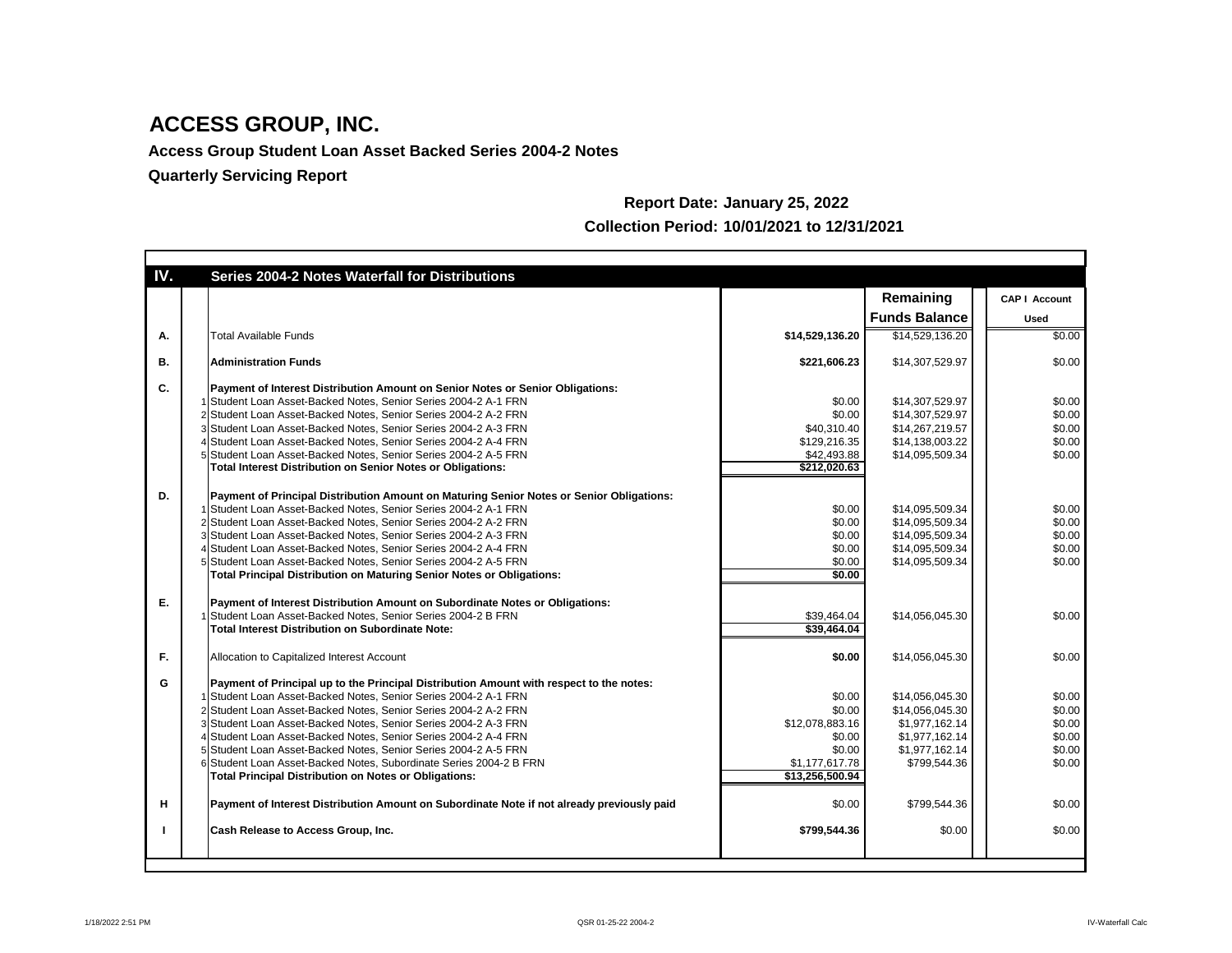**Access Group Student Loan Asset Backed Series 2004-2 Notes Quarterly Servicing Report**

**Report Date: January 25, 2022**

**Collection Period: 10/01/2021 to 12/31/2021**

|    | V. Series 2004-2 Asset Percentages                                                                       |                  |
|----|----------------------------------------------------------------------------------------------------------|------------------|
| А. | <b>Senior Asset Percentage</b>                                                                           |                  |
|    | 1 Aggregate Student Loan Principal Balance                                                               | \$198,152,179.30 |
|    | 2 Borrower Interest to be capitalized upon repayment                                                     | \$409,714.08     |
|    | 3 Fund Balances (a)                                                                                      | \$1,151,242.30   |
|    | 4 Senior Notes Outstanding (b)                                                                           | \$180,174,826.16 |
|    | <b>Senior Asset Percentage</b>                                                                           | 110.84%          |
| Β. | <b>Total Asset Percentage</b>                                                                            |                  |
|    | 1 Aggregate Student Loan Principal Balance                                                               | \$198,152,179.30 |
|    | 2 Borrower Interest to be capitalized upon repayment                                                     | \$409,714.08     |
|    | 3 Fund Balances (a)                                                                                      | \$1,151,242.30   |
|    | 4 All Notes Outstanding (b)                                                                              | \$197,740,777.90 |
|    | <b>Total Asset Percentage</b>                                                                            | 101.00%          |
|    | (a) Fund account balances are as of the distribution date and not the end of period collection date      |                  |
|    | (b) Notes Outstanding balances are as of the distribution date and not the end of period collection date |                  |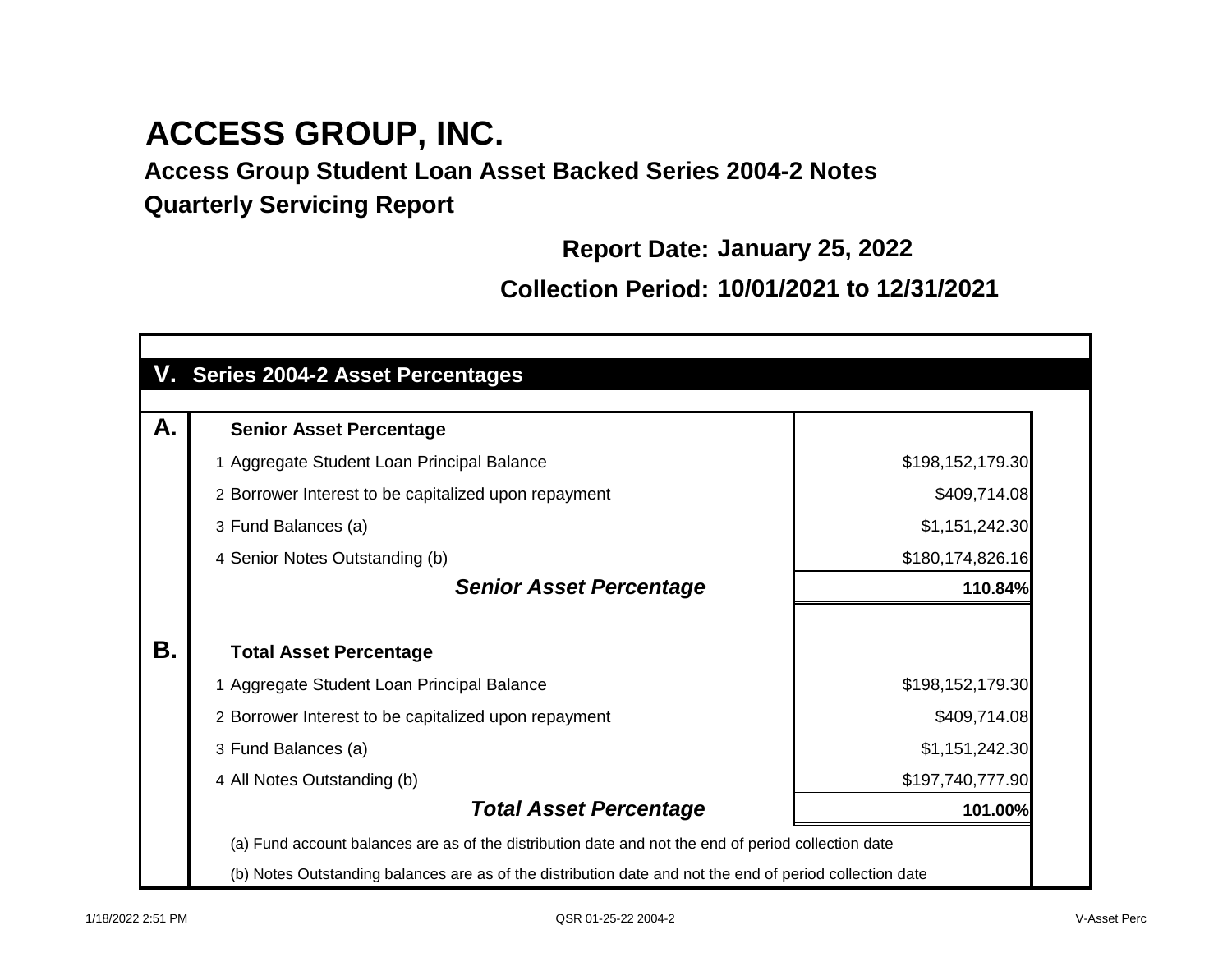## **Access Group Student Loan Asset Backed Series 2004-2 Notes**

**Quarterly Servicing Report**

#### **Report Date: January 25, 2022**

#### **Collection Period: 10/01/2021 to 12/31/2021**

|    | VI. Series 2004-2 Portfolio Characteristics |               |                  |                  |
|----|---------------------------------------------|---------------|------------------|------------------|
|    |                                             |               |                  |                  |
|    |                                             | <b>Number</b> | <b>Dollar</b>    | $%$ of           |
|    |                                             | of Loans      | <b>Amount</b>    | <b>Portfolio</b> |
| А. | <b>Loan Type Distribution:</b>              |               |                  |                  |
|    | 1 Subsidized Stafford                       | 279           | \$1,460,773.95   | 0.74%            |
|    | 2 UnSubsidized Stafford                     | 279           | \$2,500,185.05   | 1.26%            |
|    | 3 Consolidation                             | 11,339        | \$194,191,220.30 | 98.00%           |
|    | 4 Total By Loan Type Distribution (a)       | 11,897        | \$198,152,179.30 | 100.00%          |
|    |                                             |               |                  |                  |
|    |                                             |               |                  |                  |
| Β. | <b>Borrower Status Distribution:</b>        |               |                  |                  |
|    | 1 In-School                                 |               | \$0.00           | 0.00%            |
|    | 2 In-School Consolidations                  | 0             | \$0.00           | 0.00%            |
|    | 3 Grace                                     | 0             | \$0.00           | 0.00%            |
|    | 4 Deferment                                 | 139           | \$2,397,318.79   | 1.21%            |
|    | 5 Forbearance                               | 223           | \$5,247,308.24   | 2.65%            |
|    | 6 Repayment                                 | 11,518        | \$189,947,218.75 | 95.86%           |
|    | 7 Claims                                    | 17            | \$560,333.52     | 0.28%            |
|    | 8 Total By Borrower Status Distribution     | 11,897        | \$198,152,179.30 | 100.00%          |
|    |                                             |               |                  |                  |
| C. | <b>School Type Distribution:</b>            |               |                  |                  |
|    | 1 Graduate                                  | 11,827        | \$198,029,095.83 | 99.94%           |
|    | 2 Undergraduate                             | 70            | \$123,083.47     | 0.06%            |
|    | 3 Total By School Type Distribution         | 11,897        | \$198,152,179.30 | 100.00%          |
|    |                                             |               |                  |                  |
|    |                                             |               |                  |                  |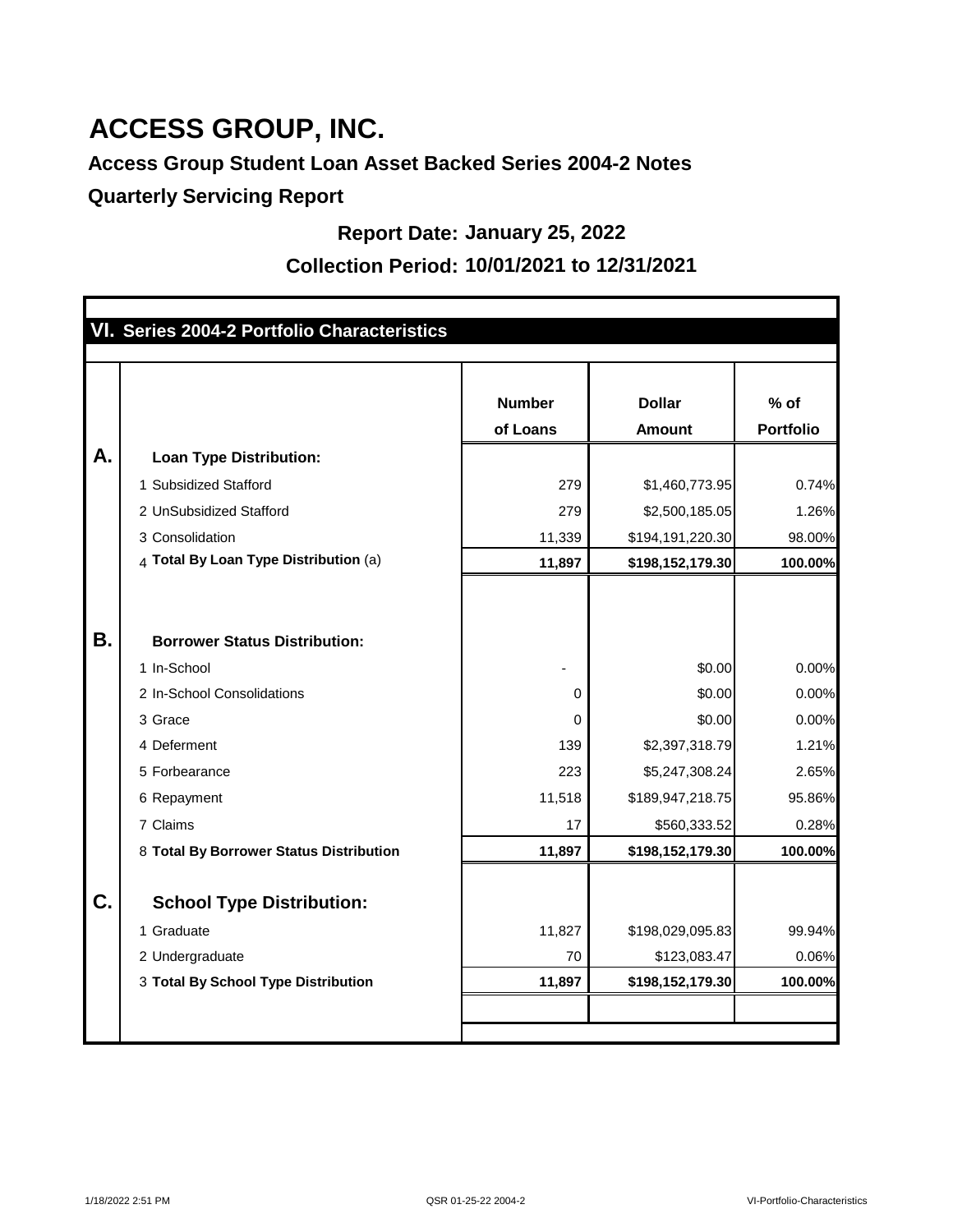|           | VII. Series 2004-2 Notes                                                                                                                                                   |                 |                                                                                            |                                                     |                 | <b>Portfolio Status By Loan Type</b>                                                       |                                                     |                                        |                                                                                                        |                                                     |  |
|-----------|----------------------------------------------------------------------------------------------------------------------------------------------------------------------------|-----------------|--------------------------------------------------------------------------------------------|-----------------------------------------------------|-----------------|--------------------------------------------------------------------------------------------|-----------------------------------------------------|----------------------------------------|--------------------------------------------------------------------------------------------------------|-----------------------------------------------------|--|
|           | <b>Subsidized Stafford</b>                                                                                                                                                 |                 |                                                                                            |                                                     |                 | <b>Unsubsidized Stafford</b>                                                               |                                                     |                                        | <b>Consolidations</b>                                                                                  |                                                     |  |
|           | <b>Status</b>                                                                                                                                                              | # of Loans      | Amount (\$)                                                                                | Percentage (%)                                      | # of Loans      | Amount (\$)                                                                                | Percentage (%)                                      | # of Loans                             | Amount (\$)                                                                                            | Percentage (%)                                      |  |
|           | <b>INTERIM:</b>                                                                                                                                                            |                 | <b>Includes Accrued Int.</b>                                                               |                                                     |                 | <b>Includes Accrued Int.</b>                                                               |                                                     |                                        | <b>Includes Accrued Int.</b>                                                                           |                                                     |  |
| А.        | In-School<br>Current                                                                                                                                                       |                 | \$0.00                                                                                     | 0.00%                                               | n               | \$0.00                                                                                     | 0.00%                                               | 91                                     | \$1,546,177.64                                                                                         | 0.78%                                               |  |
| <b>B.</b> | Grace<br>Current                                                                                                                                                           |                 | \$0.00                                                                                     | 0.00%                                               |                 | \$0.00                                                                                     | 0.00%                                               |                                        | \$0.00                                                                                                 | 0.00%                                               |  |
| C.        | <b>TOTAL INTERIM</b>                                                                                                                                                       | $\mathbf 0$     | \$0.00                                                                                     | 0.00%                                               | $\bf{0}$        | \$0.00                                                                                     | 0.00%                                               | 91                                     | \$1,546,177.64                                                                                         | 0.78%                                               |  |
| D.        | <b>REPAYMENT:</b><br><b>Active</b><br>Current<br>1-29 Days Delinquent<br>30-59 Days Delinquent<br>60-89 Days Delinquent<br>90-119 Days Delinquent<br>> 120 Days Delinquent | 209<br>19<br>13 | \$1,061,227.44<br>\$113,173.74<br>\$74,418.85<br>\$17,813.75<br>\$11,964.29<br>\$38,149.33 | 71.01%<br>7.57%<br>4.98%<br>1.19%<br>0.80%<br>2.55% | 206<br>24<br>11 | \$1,824,837.58<br>\$191,031.11<br>\$152,301.61<br>\$30,607.58<br>\$8,123.20<br>\$80,939.15 | 70.88%<br>7.42%<br>5.92%<br>1.19%<br>0.32%<br>3.14% | 10,433<br>372<br>110<br>34<br>16<br>48 | \$174,721,110.20<br>\$8,965,769.88<br>\$3,086,952.61<br>\$995,932.06<br>\$475,830.92<br>\$1,340,458.23 | 88.34%<br>4.53%<br>1.56%<br>0.50%<br>0.24%<br>0.68% |  |
| Ε.        | Deferment:<br>Current                                                                                                                                                      | 14              | \$90,562.46                                                                                | 6.06%                                               | 12              | \$155,211.18                                                                               | 6.03%                                               | 22                                     | \$760,872.37                                                                                           | 0.38%                                               |  |
| F.        | <b>Forbearance:</b><br>Current                                                                                                                                             | 13              | \$87,245.03                                                                                | 5.84%                                               | 12              | \$126,778.72                                                                               | 4.92%                                               | 198                                    | \$5,294,394.21                                                                                         | 2.68%                                               |  |
| G.        | <b>Claims</b>                                                                                                                                                              | O               | \$0.00                                                                                     | 0.00%                                               | 2               | \$4,745.36                                                                                 | 0.18%                                               | 15                                     | \$587,784.43                                                                                           | 0.30%                                               |  |
| н         | <b>TOTAL REPAYMENT</b>                                                                                                                                                     | 279             | \$1,494,554.89                                                                             | 100.00%                                             | 279             | \$2,574,575.49                                                                             | 100.00%                                             | 11,248                                 | \$196,229,104.91                                                                                       | 99.22%                                              |  |
|           | <b>TOTAL PORTFOLIO</b>                                                                                                                                                     | 279             | \$1,494,554.89                                                                             | 100.00%                                             | 279             | \$2,574,575.49                                                                             | 100.00%                                             | 11,339                                 | \$197,775,282.55                                                                                       | 100.00%                                             |  |
| J.        | <b>GRAND TOTAL</b>                                                                                                                                                         |                 |                                                                                            |                                                     |                 | \$201,844,412.93                                                                           |                                                     |                                        |                                                                                                        |                                                     |  |

**Report Date: January 25, 2022**

#### **Collection Period: 10/01/2021 to 12/31/2021**

# **ACCESS GROUP, INC.**

**Access Group Student Loan Asset Backed Series 2004-2 Notes**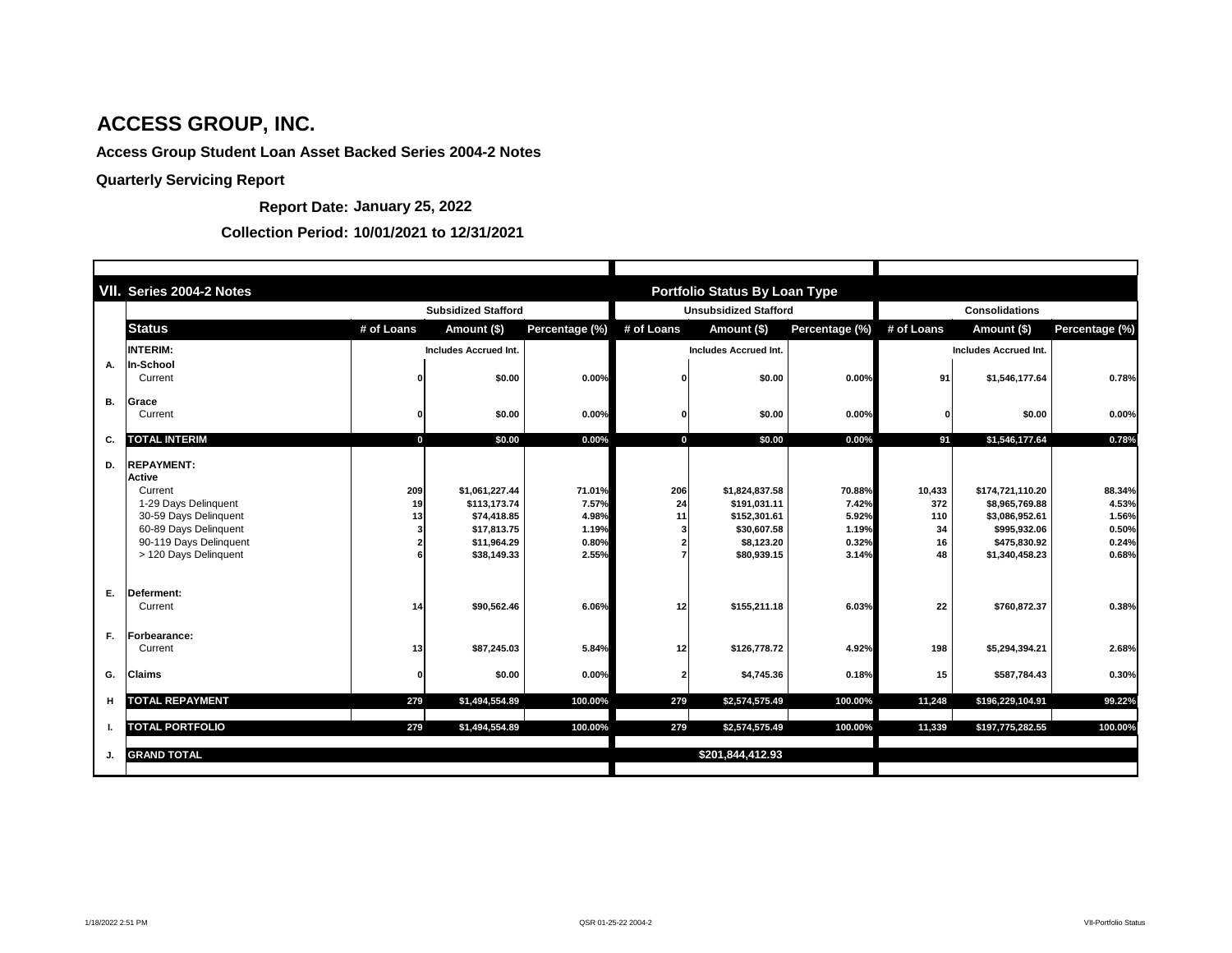**Access Group Student Loan Asset Backed Series 2004-2 Notes Quarterly Servicing Report**

**Report Date: January 25, 2022**

## **Collection Period: 10/01/2021 to 12/31/2021**

|    | VIII. Series 2004-2 Portfolio Summary Report                                                                                                                                                                     |                                                                                 |
|----|------------------------------------------------------------------------------------------------------------------------------------------------------------------------------------------------------------------|---------------------------------------------------------------------------------|
|    |                                                                                                                                                                                                                  |                                                                                 |
|    | <b>Collection Period</b><br><b>Reporting Date</b>                                                                                                                                                                | 10/01/2021 to 12/31/2021<br>01/25/22                                            |
| А. | 1 ABS Notes Outstanding                                                                                                                                                                                          | \$210,997,279                                                                   |
| Β. | 1 Total Principal Balance<br>2 Total Fund Accounts Balance<br>3 Total Principal and Accrued Interest Balance<br>4 Number of Loans<br>5 Number of Borrowers                                                       | \$198,152,179<br>\$15,900,541<br>\$201,689,898<br>11,897<br>6,187               |
| C. | 1 Borrower Payments- Principal<br>2 Borrower Payments- Interest                                                                                                                                                  | \$13,242,295<br>\$1,533,447                                                     |
| D. | 1 Necessary Funds Transfer to Meet Obligations<br>2 Administrative Allowance<br>3 Cash Release to Access Group, Inc.                                                                                             | \$0<br>\$216,606<br>\$799,544                                                   |
| Е. | 1 Weighted Average Coupon (WAC)<br>2 Weighted Average Remaining Maturity (WARM)                                                                                                                                  | 3.38%<br>159                                                                    |
| F. | <b>Senior Notes Outstanding</b><br>2 Subordinate Note Outstanding<br>3 Senior Notes Principal Distribution<br>4 Subordinate Note Principal Distribution<br>5 Senior Asset Percentage<br>6 Total Asset Percentage | \$192,253,709<br>\$18,743,570<br>\$6,658,483<br>\$649,162<br>110.84%<br>101.00% |